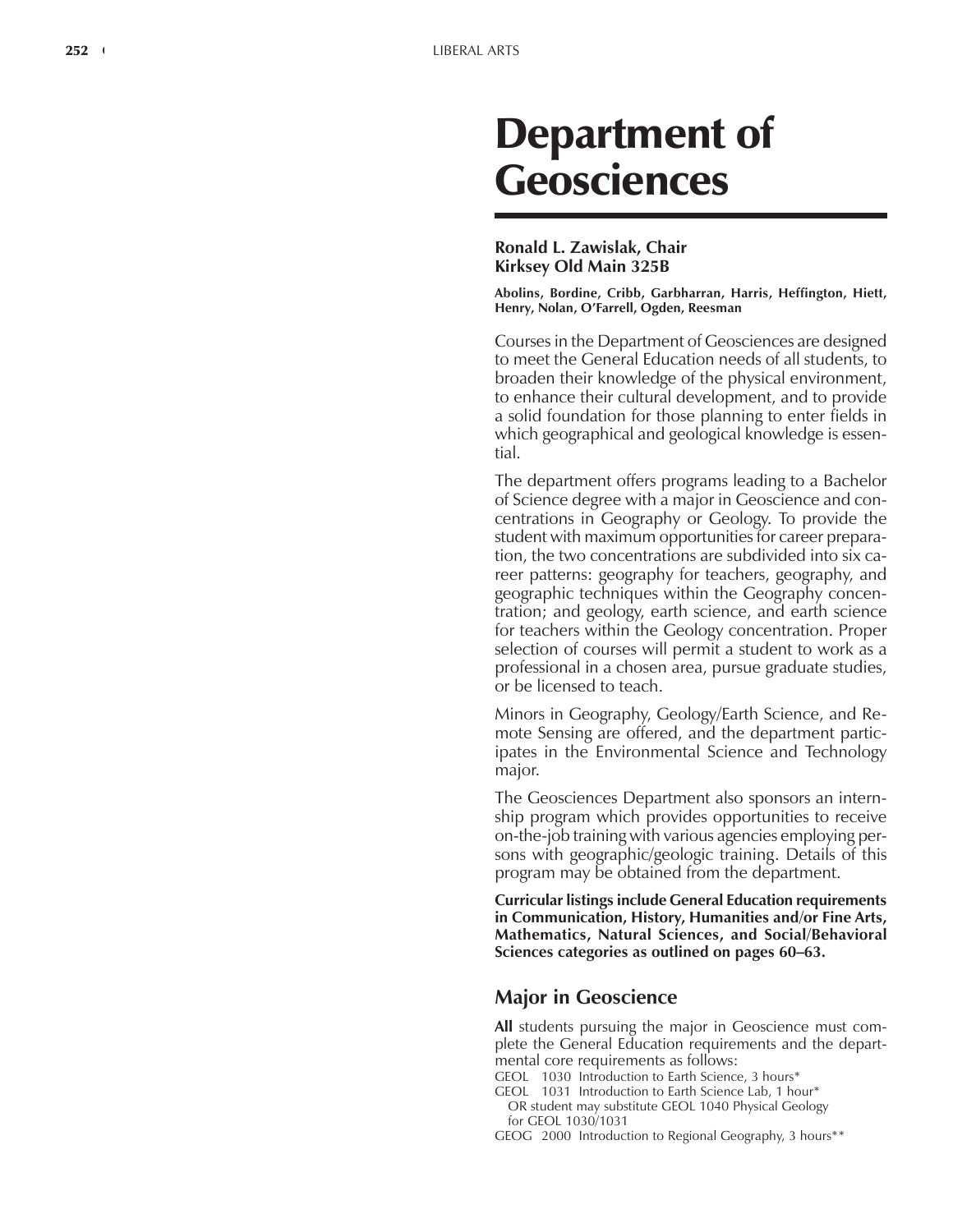#### **Additionally:**

**For Geography concentration:**

GEOG 4380 Cartography, 4 hours

**For Geology concentration:**

GEOL 3050 Field Methods in Geology, 2 hours GEOL 3060 Computer Methods in Geology, 3 hours

*\*Can also serve as part of General Education requirement for Natural Sciences*

*\*\*Can also serve as part of General Education requirement for Social/ Behavioral Sciences*

Following is a suggested pattern of study for the first two years; however, **consultation with the assigned advisor is necessary before registration.**

#### **Recommended Curriculum FRESHMAN SOPHOMORE**

ENGL 1010, 1020 (Comm) Natural Sciences (2 prefixes) 8 Social/Behavioral Sciences COMM 2200 (Comm) Requirements as advised 10

|    | .                           |   |
|----|-----------------------------|---|
| 6  | <b>ENGL 2020 or 2030 or</b> |   |
| 8  | <b>HUM 2610 (Hum/FA)</b>    | 3 |
| 3  | Humanities and/or Fine Arts |   |
| 3  | (2 prefixes)                |   |
| 10 | HIST 2010, 2020, or 2030    | 6 |
| 30 | Social/Behavioral Sciences  | 3 |
|    | Mathematics                 | 3 |
|    | Requirements as advised     | 9 |
|    |                             |   |

### **Concentration: Geography**

#### Career Pattern: **Geography for Teachers**

This program offers preparation for the student to meet professional requirements for teaching geography in the public schools and for graduate studies. This career pattern requires a minimum of 75 hours (in addition to the departmental core requirements).

#### **Required courses (7 hours)**

GEOG 3401 or 3402 Field Course

GEOG 4360 Cultural Geography

#### **17 hours from**

|  | GEOG 3120 Geography of Tennessee                    |
|--|-----------------------------------------------------|
|  | GEOG 3410 Geography of the United States and Canada |
|  | GEOG 3420 Geography of Latin America                |
|  | GEOG 3430 Geography of Europe                       |
|  | GEOG 3440 Geography of Asia                         |
|  | GEOG 3460 Geography of the Former Soviet Union      |
|  | GEOG 3470 Geography of Africa                       |
|  | GEOG 4280 Special Problems and Topics in Geography  |
|  | GEOG 4310 Resource Management and Conservation      |
|  | GEOG 4320 Economic Geography                        |
|  | GEOG 4330 Political Geography                       |
|  | GEOG 4340 Historical Geography                      |
|  | GEOG 4370 Urban Geography                           |
|  | GEOG 4470 Rural Settlement                          |
|  | GEOG 4500 Geography of the Middle East              |
|  | GEOG 4540 Geography of Native Americans             |
|  | GEOG 4550 Global Issues                             |

#### **Departmental Elective (3 hours)**

In addition to major courses, the student must meet the following requirements:

- 1. A cognate (additional general education requirements**)** of 18 hours:
	- ANTH 2010 Cultural Anthropology<br>P S 1010 Foundations of Govern
	- P S 1010 Foundations of Government<br>P S 3210 International Relations
		- **International Relations**
	- P S 4220 World Politics
	- P S 4240 American Foreign Policy
	- SOC 1010 Introductory Sociology
- 2. A minor in Secondary Education (30 hours), involving education courses and directed teaching. Student must contact Secondary Education minor advisor for approval of appropriate courses for licensure. For specific procedures and additional requirements for teacher licensure, see appropriate catalog section.

*NOTE: Please see the Educational Leadership Department on page 201 for information on Secondary Education minor.*

# **Concentration: Geography**

#### Career Pattern: **Geography**

This program is designed for students who plan to become professional geographers or who wish to pursue graduate study in geography and/or related fields. This career pattern requires a minimum of 75 hours (in addition to the departmental core requirements).

#### **Required courses: (21 hours)**

GEOG 1030 Physical Geography GEOG 4360 Cultural Geography GEOG 3401 or 3402 Field Course GEOG 4550 Global Issues GEOG 4490 Remote Sensing OR GEOG 4520 Image Interpretation GEOG 4530 Geographic Information Systems **Two of the following regional courses: (6 hours)**

# GEOG 3120 Geography of Tennessee

- GEOG 3410 Geography of the United States and Canada
- GEOG 3420 Geography of Latin America
- GEOG 3430 Geography of Europe
- GEOG 3440 Geography of Asia
- GEOG 3460 Geography of the Former Soviet Union
- GEOG 3470 Geography of Africa
- GEOG 4500 Geography of the Middle East

#### **Two of the following topical courses: (6 hours)**

- GEOG 4310 Resource Management and Conservation
- GEOG 4320 Economic Geography
- GEOG 4330 Political Geography
- GEOG 4340 Historical Geography
- GEOG 4370 Urban Geography
- GEOG 4470 Rural Settlement
- GEOG 4480 Recreational Geography
- GEOG 4540 Geography of Native Americans

#### **General Electives (6 hours)**

Two minors (18 hours each) are required. These are to be selected in consultation with and approved by the major academic advisor.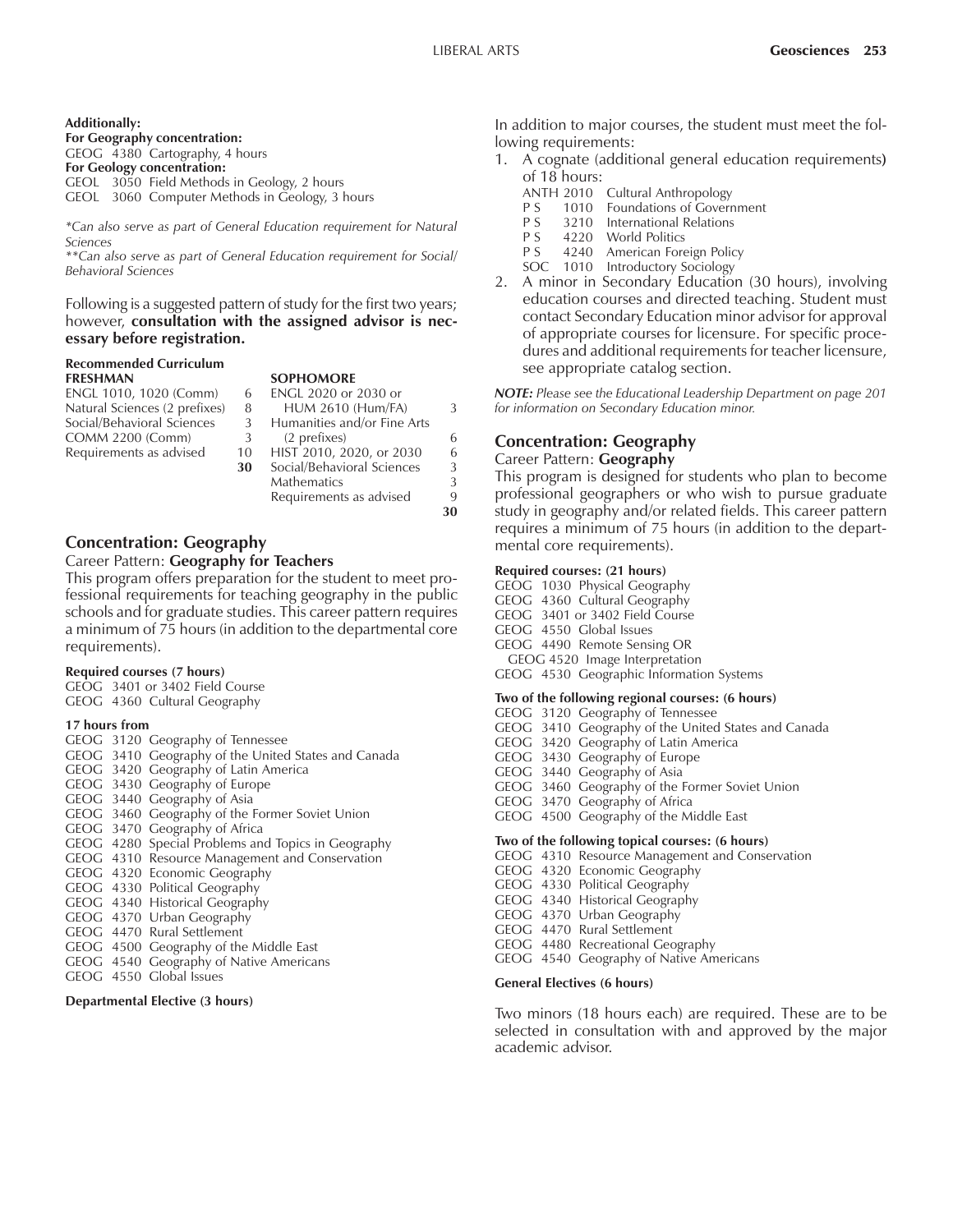# **Concentration: Geography**

#### Career Pattern: **Geographic Techniques**

This program provides basic skills in the methods used to acquire, analyze, and present spatial information about the Earth's surface. These techniques are widely employed by government and industry in natural resource and environmental management, urban and regional planning, utility management, and transportation planning. This career pattern requires a minimum of 75 hours (in addition to the departmental core requirements).

#### **Required courses: (30 hours: 26 in GEOG and 4 in GEOL)**

- GEOG 1030 Physical Geography
- GEOG 3401 or 3402 Field Course

GEOG 4490 Remote Sensing

GEOG 4510 Laboratory Problems in Remote Sensing

GEOG 4520 Image Interpretation

GEOG 4530 Geographic Information Systems

GEOG 4570 Advanced Geographic Information Systems

GEOL 4020 Geomorphic Regions of the United States

#### **Departmental Elective (3 hours)**

#### **General Electives (6 hours)**

Two minors (18 hours each) are required. These are to be selected in consultation with and approved by the major academic advisor.

### **Minor in Geography**

The minor in Geography requires 18 hours (all in courses with a GEOG designation) to be selected by the student and approved by a member of the faculty assigned as advisor. The minor will be specific enough to support the student's career plans.

### **Concentration: Geology**

#### Career Pattern: **Geology**

This program is designed for students who plan to become professional geologists or who wish to pursue graduate study in geology. The Geology career pattern consists of 93 hours distributed between major field core requirements (12 hours), career pattern requirements (39 hours), two cognates (19 hours and 18 hours), and general electives (5 hours). An additional 27 hours of General Education requirements are required.

#### **Required courses: 39-43 hours**

- GEOL 1040 Physical Geology\*
- GEOL 1050 Historical Geology
- GEOL 3000 Mineralogy
- GEOL 3050 Field Methods in Geology\*\*
- GEOL 3060 Computer Methods in Geology\*\*
- GEOL 3160 Geologic Literature and Report Writing
- GEOL 4000 Petrology and Petrography
- GEOL 4020 Geomorphic Regions of the United States
- GEOL 4030 Invertebrate Paleontology
- GEOL 4070 Sedimentation and Stratigraphy
- GEOL 4080 Structural Geology GEOL 4100 Geophysical Prospecting
- GEOL 4130 Hydrogeology
- GEOL 4580 Seminar in Geology

*\*Not required of students with an A or B in both GEOL 1030 and GEOL 1031*

*\*\*Departmental core requirements*

# **Geology elective to be chosen from the following: (3 hours)**

GEOL 3010 Oceanography

GEOL 4140 Inorganic Geochemistry

GEOL 4110 Earth Geophysics

GEOL 4150 Environmental Applications of Hydrogeology

GEOL 4160 Geologic Remote Sensing

#### **Two cognates consisting of the following: Cognate 1: 19 hours**

CHEM 1110 General Chemistry (w/lab)

CHEM 1120 General Chemistry (w/lab)

- MATH 1910 Calculus I
- MATH 1920 Calculus II
- GEOG 4530 Geographic Information Systems

#### **Cognate 2: 18 hours**

BIOL 1110 General Biology

PHYS 2010, 2011 Non-Calculus-Based Physics (w/lab) OR PHYS 2110, 2111 Calculus-Based Physics (w/lab)

(approved) Geology Field Camp in western U.S. Math/Science elective (required approval by major academic advisor) Plus 3 hours of Geoscience electives

*Second semester physics (PHYS 2020 or 2120 [with lab]) may be substituted for BIOL 1110. Computer Science I, CSCI 1170, and Probability and Statistics, MATH 2050, are strongly recommended.*

# **Concentration: Geology**

#### Career Pattern: **Earth Science**

The earth science program has two curricula. One, **technical curriculum,** is designed for those desiring a general background in earth science. The second, **Earth Science for Teachers,** is for those planning to teach the earth sciences.

The **technical curriculum** consists of 89 hours distributed between major field core requirements (12 hours), career pattern requirements (11 hours), career pattern electives (18 hours), a cognate (18 hours), a minor (18 hours), and general electives (12 hours). The minor, which must be in Chemistry, Physics, Biology, Mathematics, or Computer Science, will be selected by the student and approved by the major academic advisor. An additional 31 hours of General Education requirements are required.

### **Required courses: (16-20 hours)**

- GEOL 1040 Physical Geology\*
- GEOL 1050 Historical Geology
- GEOL 3010 Oceanography
- GEOL 3050 Field Methods in Geology\*\*
- GEOL 3060 Computer Methods in Geology\*\*
- GEOL 4020 Geomorphic Regions of the United States

*\*Not required of students with an A or B in both GEOL 1030 and GEOL 1031*

*\*\*Departmental core requirements*

#### **Electives to be chosen from the following: (18 hours)\***

- ABAS 3340 Soil
- GEOL 3000 Mineralogy
- GEOL 4000 Petrology and Petrography
- GEOL 4030 Invertebrate Paleontology
- GEOL 4050 Meteorology
- GEOL 4070 Sedimentation and Stratigraphy
- GEOL 4080 Structural Geology
- GEOL 4090 Problems in Geology
- GEOL 4100 Geophysical Prospecting
- GEOL 4130 Hydrogeology
- GEOL 4150 Environmental Applications in Hydrogeology

*\*22 hours if GEOL 1040 not taken*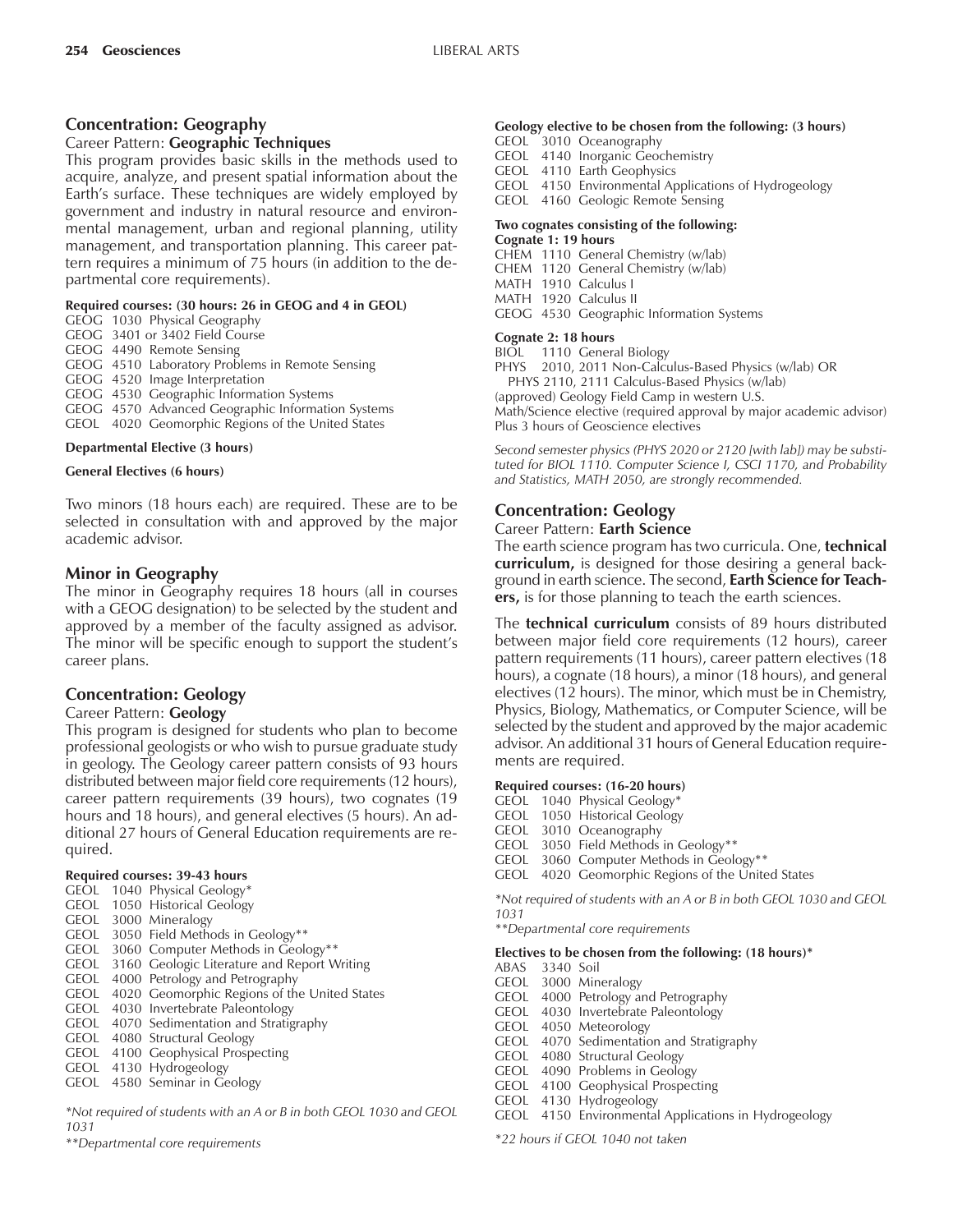#### **Technical Cognate: (18 hours)**

GEOG 4530 Geographic Information Systems MATH 1720 Plane Trigonometry Additional 12 hours of technical electives to be approved by major academic advisor

**Science or Math Minor: (18 hours approved by major academic advisor)**

#### **Concentration: Geology**

Career Pattern: **Earth Science for Teachers**

The **Earth Science for Teachers** curriculum is designed for those who plan to teach earth science in the secondary school system. This curriculum consists of 97 hours distributed between major field core requirements (12 hours), career pattern requirements (8 hours), career pattern electives (14 hours), a cognate (33 hours), and a minor in Secondary Education (30 hours) involving education courses and directed teaching. An additional 27 hours are required for General Education. Student must contact Secondary Education minor advisor for approval of appropriate courses for licensure. For specific procedures and additional requirements for teacher licensure, see appropriate catalog section.

*NOTE: Please see the Educational Leadership Department on page 201 for information on the Secondary Education minor.*

#### **Required Courses: (8 hours)**

| GEOL 1050 Historical Geology   |
|--------------------------------|
| GEOL 3401 or 3402 Field Course |

#### **Fourteen (14) hours of electives to be chosen from:**

GEOL 3000 Mineralogy GEOL 3010 Oceanography GEOL 4000 Petrology and Petrography GEOL 4020 Geomorphic Regions of the United States GEOL 4030 Invertebrate Paleontology GEOL 4070 Sedimentation and Stratigraphy GEOL 4080 Structural Geology GEOL 4130 Hydrogeology GEOG 4310 Resource Management and Conservation GEOG 4490 Remote Sensing ABAS 3340 Soil

#### **Math/Science Cognate: (33 hours)**

CHEM 1010 General Chemistry (w/lab) CHEM 1020 General Chemistry (w/lab) PHYS 2010, 2011 Non-Calculus-Based Physics (w/lab) PHYS 2020, 2021 Non-Calculus-Based Physics (w/lab) BIOL 1110, 1120 General Biology (w/lab) MATH 1720 Plane Trigonometry GEOL 4050 Meterology ASTR 1030 Exploring the Universe OR ASTR 3400 Fundamentals of Astrophysics

#### **Minor in Geology/Earth Science**

The minor in Geology/Earth Science requires GEOL 1040 (or GEOL 1030 and 1031 with a grade of A or B) and GEOL 1050 plus 10-14 additional hours at the 3000 level or above.

#### **Minor in Remote Sensing**

The minor in Remote Sensing consists of 19 semester hours to be taken in the sequence listed below:

GEOG 1030 Physical Geography

GEOG 4490 Remote Sensing

- GEOG 4510 Laboratory Problems in Remote Sensing
- GEOG 4520 Image Interpretation
- GEOG 4530 Geographic Information Systems

# **Courses in Geography [GEOG]**

# **Basic Courses**

- **1030 Physical Geography.** Four credits. The physical earth as the home of humans. The global earth in space, tools of the discipline, the atmosphere, the hydrosphere, and the biosphere. Field trips may be required. Three hours lecture and two hours laboratory per week.
- 2000 Introduction to Regional Geography. Three credits. Examination of world regions using the geographical perspective, identifying the main physical and cultural features, especially through the use of maps.
- **3120 Geography of Tennessee.** Three credits. Focuses on the diverse physical and human landscapes of the state. Topics covered include weather and climate, landforms, vegetation and soils, population patterns and trends, economic activities (including agricultural and geographical perspectives on social and environmental issues).

### **Regional Geography**

- **2105 Introduction to Latin American Studies.** Three credits. (Same as SPAN 2105, P S 2105, SOC 2105, ART 2105, ANTH 2105.) A multidisciplinary, team-taught introduction to Latin America. Covers the cultures and societies of the region: pre-history, history, geography, politics, art, languages, and literatures. Required course for all Latin American Studies minors.
- **3401- Field Course.** Four credits each. Supervised study in some geo-
- **3402** graphical area, preceded by classroom preview and concluded by a time of evaluation. Emphasis on natural and cultural elements of the environment with special attention directed toward the pattern of human occupancy. For fees and specific credit, consult the instructor.
- **3410 Geography of the United States and Canada.** Three credits. Natural, cultural, and geographic environment of these regions.
- **3420 Geography of Latin America.** Three credits. Geographic regions of Mexico, Central America, the West Indies, and South America.
- **3430 Geography of Europe.** Three credits. General distribution of natural and cultural features of Europe followed by a detailed study of the regions and countries of the southern, central, and northwestern parts of the continent.
- **3440 Geography of Asia.** Three credits. Survey of the entire continent followed by a detailed study of the geographic regions outside the former Soviet Union with special emphasis on the Indian Realm, China, and Japan.
- **3460 Geography of the Former Soviet Union.** Three credits. Analysis of the natural, cultural, and human-use regions of the former Soviet Union.
- **3470 Geography of Africa.** Three credits. Survey of the physical and cultural features of Africa, followed by a detailed study of the geographic regions of the continent.
- **4500 Geography of the Middle East.** Three credits. An analysis of the problems, issues, and theories involved in understanding the physical, cultural, and regional geography of the area.

#### **Topical Courses**

**3720 Cultural Ecology.** Three credits. (Same as ANTH 3720.) Prerequisites: 3 hours anthropology or geography. Comparison of eco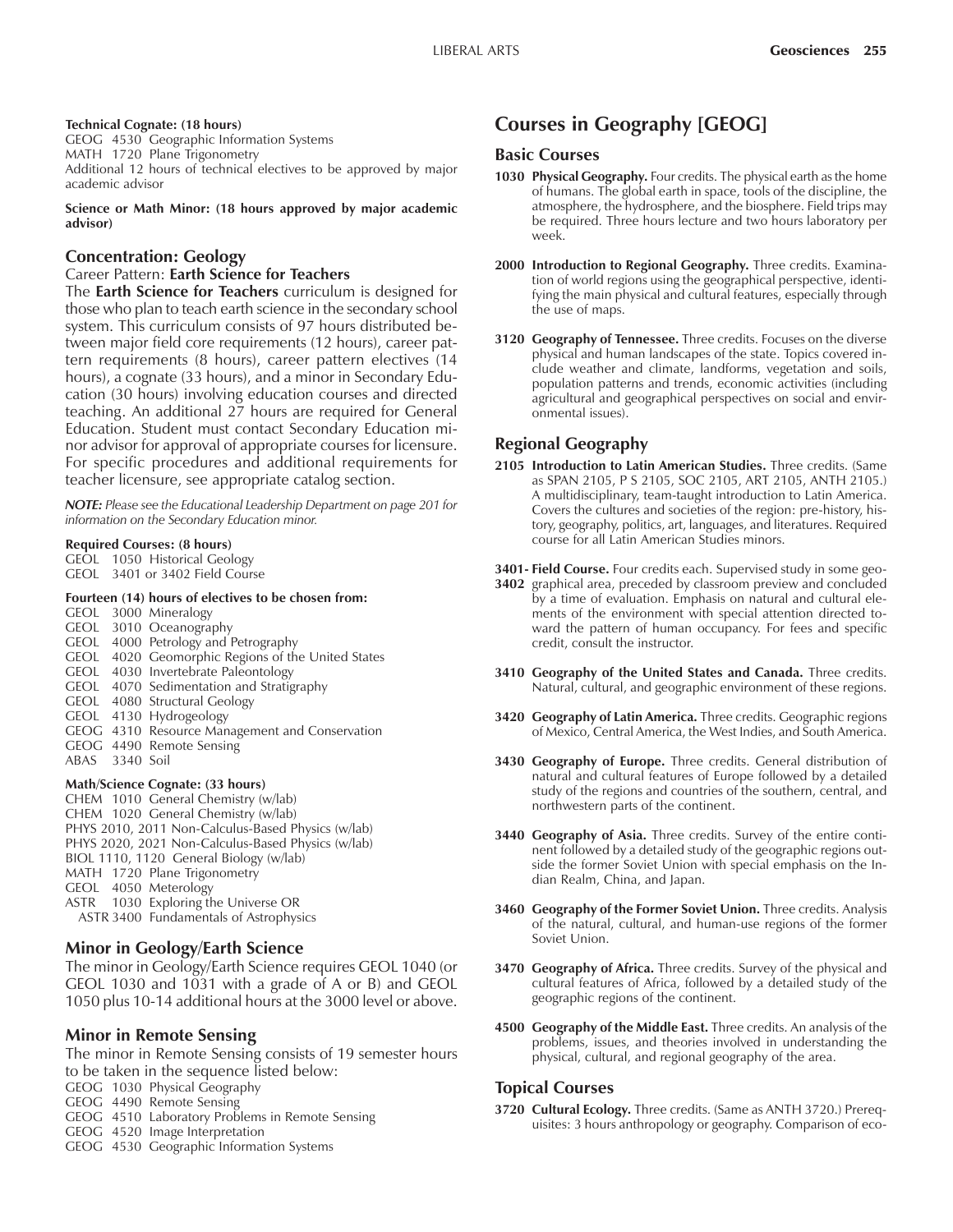logical systems utilized by tribal, peasant, and industrialized peoples of the world. Special attention paid to the theoretical approaches examining the interface of the environment and culture, the evolution of modes of subsistence, and contemporary development and indigenous people.

- **4280 Special Problems and Topics in Geography.** One to six credits. (Variable credit.) Prerequisite: Must have equivalent of a minor in Geography. Research participation or guided readings in a particular area or topic appropriate to the student's interest and professional objectives.
- **4300 Military Geography.** One credit. An examination of geography as applied to the conduct of military forces in pursuing and securing national objectives.
- **4310 Resource Management and Conservation.** Three credits. Current problems related to intelligent use and management of environmental resources.
- **4320 Economic Geography.** Three credits. Relationship of the physical factors of the environment to the productive occupations of humans and the distribution of products.
- **4330 Political Geography.** Three credits. Significance of geographical factors in understanding political relationships within and among nations; spatial implications of political decision-making processes.
- **4340 Historical Geography.** Three credits. Prerequisite: GEOG 2000 or permission of instructor. The changing human geography of the United States during four centuries of settlement and development. Emphasis on changing population patterns as well as patterns of urban and rural settlement.
- **4360 Cultural Geography.** Three credits. Prerequisite: GEOG 2000 or permission of instructor. Description and explanation of spatial patterns and ecological relationships in human culture. Emphasis on "reading" the cultural landscapes.
- **4370 Urban Geography.** Three credits. An introduction to the development of towns, cities, and associated urban areas. Environmental problems also examined. Classroom analysis of various theories of urban development and data collected by field work.
- **4380 Cartography.** Four credits. General knowledge of the field including familiarity with the techniques and tools of professional cartography and graphics. Selected lectures, class discussions, and a series of map construction assignments. Three hours lecture and two hours laboratory per week.
- **4470 Rural Settlement.** Three credits. Prerequisite: GEOG 2000 or permission of instructor. A geographical analysis of forms, structures, and distribution of rural settlements in distinctive parts of the earth based upon their origin, function, and development. Special emphasis in analyzing rural settlements of middle Tennessee.
- **4480 Recreational Geography.** Three credits. A geographical analysis of natural and cultural factors influencing use of space for recreational purposes. Emphasis given to recreational land use in the United States and contemporary problems and conflicts. Lectures and field problems.
- **4490 Remote Sensing.** Four credits. The various aspects of remote sensing such as radar, satellite imagery, and infrared data. Use of data in preparation of maps and application to land use and environmental problems examined. Three hours lecture and two hours laboratory per week.
- **4510 Laboratory Problems in Remote Sensing.** Four credits. Prerequisite: GEOG 4490. Computer processing of selected satellite imagery. Laboratory will provide practical experience through design, execution, and completion of an applied remote sensing project.
- **4520 Image Interpretation.** Four credits. Principles, methods, and techniques of image interpretation, including maps, satellite data, and aerial photos.
- **4530 Geographic Information Systems.** Three credits. Lecture and laboratory work relative to computer-manipulated geographic data base. Laboratory work will involve experience in practical application of a geographic information system (GIS) to problem solving.
- **4540 Geography of Native Americans.** Three credits. Prerequisite: GEOG 2000 or permission of instructor. Lecture and field exercise format viewing America's native population from a geographic perspective. Native Americans will be examined geoarcheologically using geo-techniques to explore their past, present, and future; cultural ecologically—their symbiotic relationship with their surroundings; and through their economic and resource development—how they utilize natural and cultural resources that are presently on tribal lands.
- **4550 Global Issues.** Three credits. An examination of current global issues in the context of their geographic environment. Emphasis on geographic factors impacting those issues. Topics examined vary from year to year.
- **4570 Advanced Geographic Information Systems.** Three credits. Prerequisites: GEOG 4530 or introductory course in geographic information systems or equivalent; coursework in statistics and computer programming recommended. Advanced course in spatial analysis. Using spatial statistics, Visual Basic programming, and databases to solve problems involving proximity, density, clustering, the cost of travel paths, etc. Other major topics include environmental modeling and error analysis.
- **4571- Internship in Geography.** Three credits each. Prerequisites: **4572** Major or minor in geography; 15 hours of geography/geology with junior or senior standing; permission of employer and department. Practical experience for students in a professional setting relating to geographic work. Counted as a free elective, not part of major or minor requirements. After completion of one internship, 4571 or 4572, the other may be taken (total of 6 credits).
- **4772 Field Course in Historical Archaeology.** Three credits. (Same as HIST 4870.) Prerequisites: HIST 4860; ANTH 3210; or permission of instructor. Archaeological resources and procedures and the interpretation of historical evidence undertaken at a field archaeological site.

# **Courses in Geology [GEOL]**

- 1030 Introduction to Earth Science. Three credits. The earth and its relationship to its space and environment emphasized. Forces and processes which combine to mold the face of the earth and its atmosphere, as well as the internal constitution of the earth. Three hours lecture. GEOL 1031 must be taken concurrently. Together, GEOL 1030 and 1031 satisfy 4 hours of the Natural Sciences portion of the General Education requirement.
- **1031 Introduction to Earth Science Lab.** One credit. Laboratory to accompany GEOL 1030.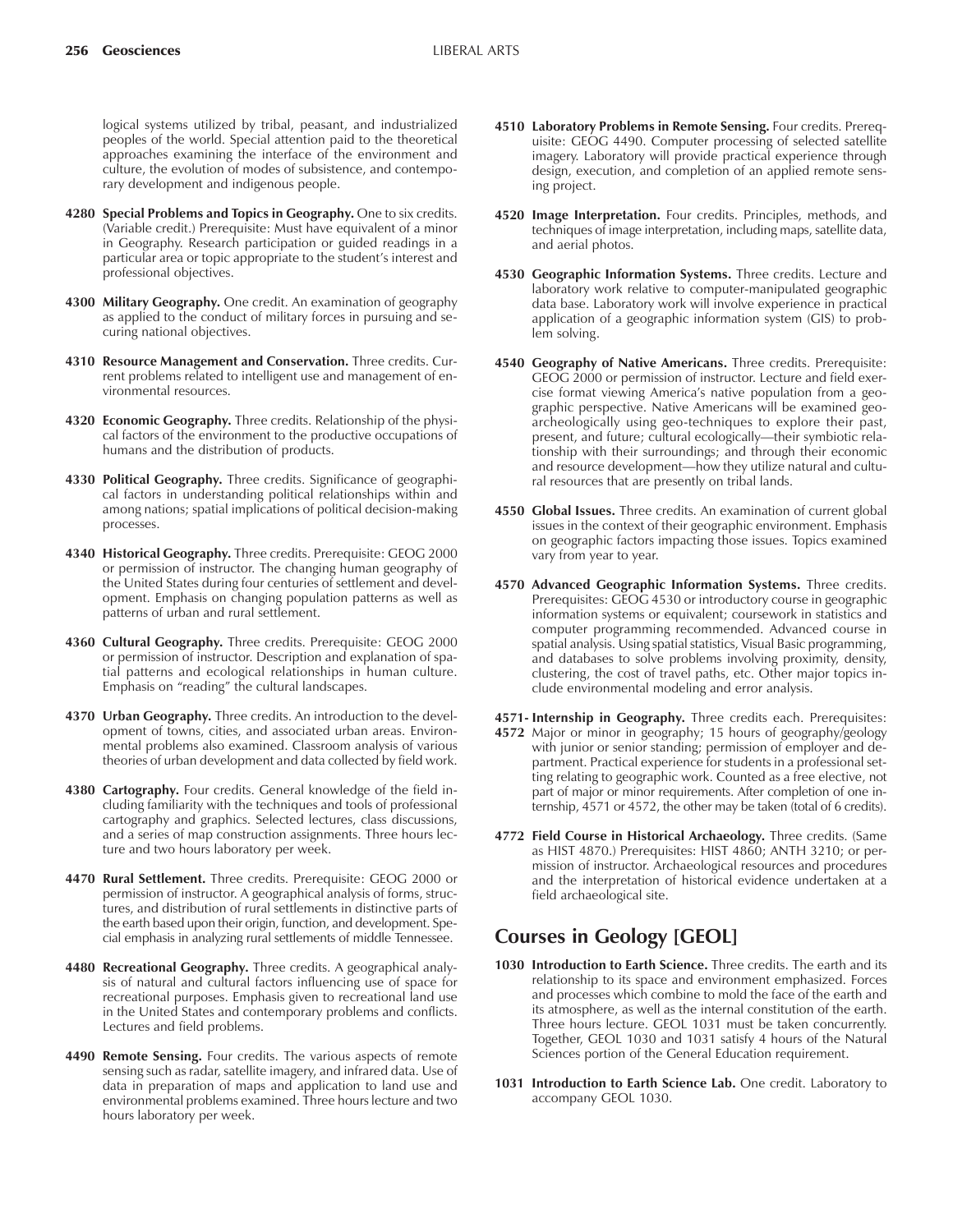- **1040 Physical Geology.** Four credits. The origin, composition, and structure of the solid earth: rock-forming minerals; igneous, sedimentary, and metamorphic rocks; earthquakes and plate tectonics; surface processes; geologic time. Identification and description of minerals and rocks in hand sample. Use of topographic and geologic maps. Three hours lecture and two hours laboratory per week.
- **1050 Historical Geology.** Four credits. Prerequisites: GEOL 1030 and 1031 or GEOL 1040. The major divisions of geologic time with emphasis on earth movements, sea fluctuations, life of the time, and the effect these have had on our present environment. Close attention to the development of the physiographic regions of North America, which are correlated with chronologically similar events in other parts of the world. Topographic maps, geologic maps, and fossil animals and plants. Three hours lecture and two hours laboratory per week.
- **3000 Mineralogy.** Five credits. Prerequisites: GEOL 1030 and 1031 or 1040 or permission of instructor. Crystallography and crystal chemistry. Physical and chemical properties of silicate and nonsilicate mineral groups. Examination of the common rock-forming minerals in hand sample and thin section. Four hours lecture and two hours laboratory per week.
- **3010 Oceanography.** Three credits. Prerequisites: GEOL 1030 and 1031 or 1040 or GEOG 1030; or consent of instructor. Physiography, structures, and sediments of the ocean floor; coastal and oceanic environments; and the nature of sea water, currents, waves, and tides. Geological processes, geophysical studies, and oceanographic instrumentation discussed.
- **3050 Field Methods in Geology.** Two credits. Prerequisites: MATH 1730 or equivalent; GEOL 1030 and 1031 or 1040 and 1050; major or minor in Geoscience; or consent of instructor. Introduction to field observation in geoscience. Topics include tape and compass surveys, triangulation, orientation of rock strata, measurement of stratigraphic section, map preparation, and use of GPS. Two hours lecture/field work per week.
- **3060 Computer Methods in Geology**. Three credits. Prerequisites: GEOL 1030 and 1031 or 1040 and 1050; CSCI 1000 or equivalent; major or minor in Geology/Earth Science; or consent of instructor. Extensive use of personal computers for processing field data, map contouring, geologic reports and illustrations, lettering and cartography, image processing, geologic databases, and digital maps. Brief treatment of classical cartography. Four to five hours lecture/laboratory per week.
- **3160 Geologic Literature and Report Writing.** One credit. Prerequisites: CSCI 1000; GEOL 1030 and 1031 or 1040, and GEOL 3060; at least 8 semester hours of upper-division Geology courses. Acquisition and presentation of geological data from traditional library and database sources. Preparation of geologic field and laboratory reports in addition to professional reports and papers.

**3401- Field Course.** Four credits each. Prerequisite: GEOL 1030 and

- **3402** 1031 or 1040. Supervised study in some geological area preceded by classroom preview and concluded by a time of evaluation. Emphasis on the natural and physical elements of the environment, with special attention directed toward the geomorphology and geology of specific areas. For fees and specific credit, consult the director, division of geology.
- **4000 Petrology and Petrography.** Four credits. Prerequisite: GEOL 3000. Igneous, sedimentary, and metamorphic rocks. Theories of formation and evolution based upon mineralogical and geochemical evidence. Examination and classification of rocks in

hand sample and thin section. Three hours lecture and two hours laboratory per week.

- **4020 Geomorphic Regions of the United States.** Four credits. Prerequisites: GEOL 1030 and 1031 or 1040; GEOL 1050. Origin, regional distribution, and geomorphic features and history of landforms of the United States. Students will be required to analyze maps, structure sections, and aerial photography to determine geomorphic forms and the forces and processes that produced these forms. Three hours lecture and two hours laboratory per week.
- **4030 Invertebrate Paleontology.** Four credits. Prerequisite: GEOL 1050. Invertebrate and microscopic animal life of the past, including recently preserved representatives and their ancient fossilized ancestors. Numerous field trips to local fossil-collecting sites. Designed to aid in the preparation of earth science teachers, geologists, and biologists. Three hours lecture and two hours laboratory per week.
- **4050 Meteorology.** Three credits. A general, non-mathematical introduction to the atmosphere. Emphasis on main elements such as temperature, precipitation, clouds, and humidity. In-depth analysis of storms, tornadoes, and hurricanes and human alteration of the atmosphere such as the ozone hole. Weather forecasting and climate change.
- **4070 Sedimentation and Stratigraphy.** Four credits. Prerequisites: GEOL 1050 and 3000 or consent of instructor. Sedimentary rocks, the processes of sedimentation, the alteration of sediments through time, and examination of resulting stratigraphic units. Designed for geoscience majors and those with interests in soil mechanics and civil engineering. Three hours lecture and two hours laboratory per week.
- **4080 Structural Geology.** Three to four credits. (Variable credit.) Prerequisites: MATH 1730 or equivalent; GEOL 1030 and 1031 or 1040; GEOL 1050 recommended. Orientation and deformation of rock. Geometric, analytical, and statistical solutions to structural problems. Emphasis on three-dimensional visualization, problem solving, geological map interpretation, and the mechanics of deformation. Lecture and laboratory.
- **4090 Problems in Geology.** One to six credits. (Variable credit.) Prerequisites: A minimum of 12 semester hours of geology (excluding GEOL 1030 and 1031) at least 6 hours of which must be upper division; consent of instructor. A problem-solving course. Includes an independent research-oriented project commensurate with the student's interests and qualifications. May be repeated up to a maximum of 6 hours.
- **4100 Geophysical Prospecting.** Four credits. Prerequisites: GEOL 3060; MATH 1910; PHYS 2010 or 2110; or consent of instructor. (PHYS 2020 or 2120, GEOL 1030 and 1031 or 1040, and MATH 1920 also recommended.) Survey of seismic, gravimetric, and magnetic/electrical exploration methods. An applied course covering some elementary theory, basic field practice, computation fundamentals, interpretation techniques. Three hours lecture and two hours laboratory per week.
- **4120 Environmental Geology.** Four credits. Prerequisites: GEOL 1030 and 1031 or 1040 or GEOG 1030 or consent of instructor. Application of geologic information to minimize possible environmental degradation and maximize utilization of resources in the natural and modified environment; local examples and field trips. Topics include engineering properties of earth materials, natural hazard prediction and reduction, water supply, solid and hazardous wastes, mineral resources, global change, land-use plan-